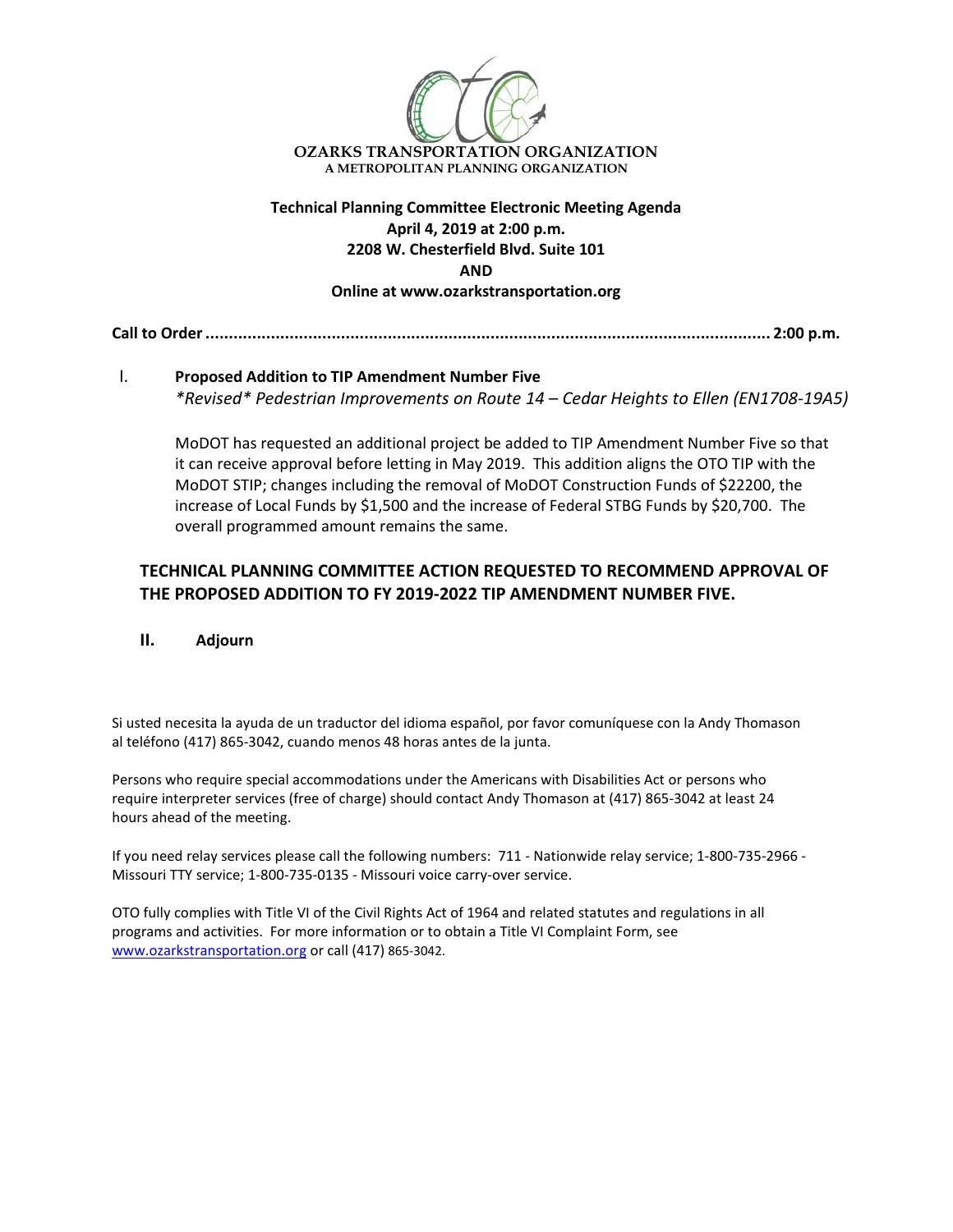## **TECHNICAL PLANNING COMMITTEE E-MEETING AGENDA 4/4/2019; ITEM I.**

## **Amendment Number Five to the FY 2019-2022 Transportation Improvement Program**

## **Ozarks Transportation Organization (Springfield, MO Area MPO)**

### **AGENDA DESCRIPTION:**

MoDOT has requested an additional project be added to FY 2019-2022 TIP Amendment Number Five so that it can receive approval before letting in May 2019.

1. \*Revised\* Pedestrian Improvements on Route 14 – Cedar Heights to Ellen (EN1708-19A5) MoDOT has requested to align the OTO TIP with the MoDOT STIP; changes including the removal of MoDOT Construction Funds of \$22200, the increase of Local Funds by \$1,500 and the increase of Federal STBG Funds by \$20,700. The overall programmed amount remains the same.

## **TECHNICAL PLANNING COMMITTEE ACTION REQUESTED:**

A member of the Technical Planning Committee makes one of the following motions:

"Move to recommend that the Board of Directors approve the addition of EN1708-19A5 to the FY 2019- 2022 Transportation Improvement Program Amendment 5."

OR

"Move to recommend that the Board of Directors approve the addition of EN1708-19A5 to the FY 2019- 2022 Transportation Improvement Program Amendment 5, with these changes…"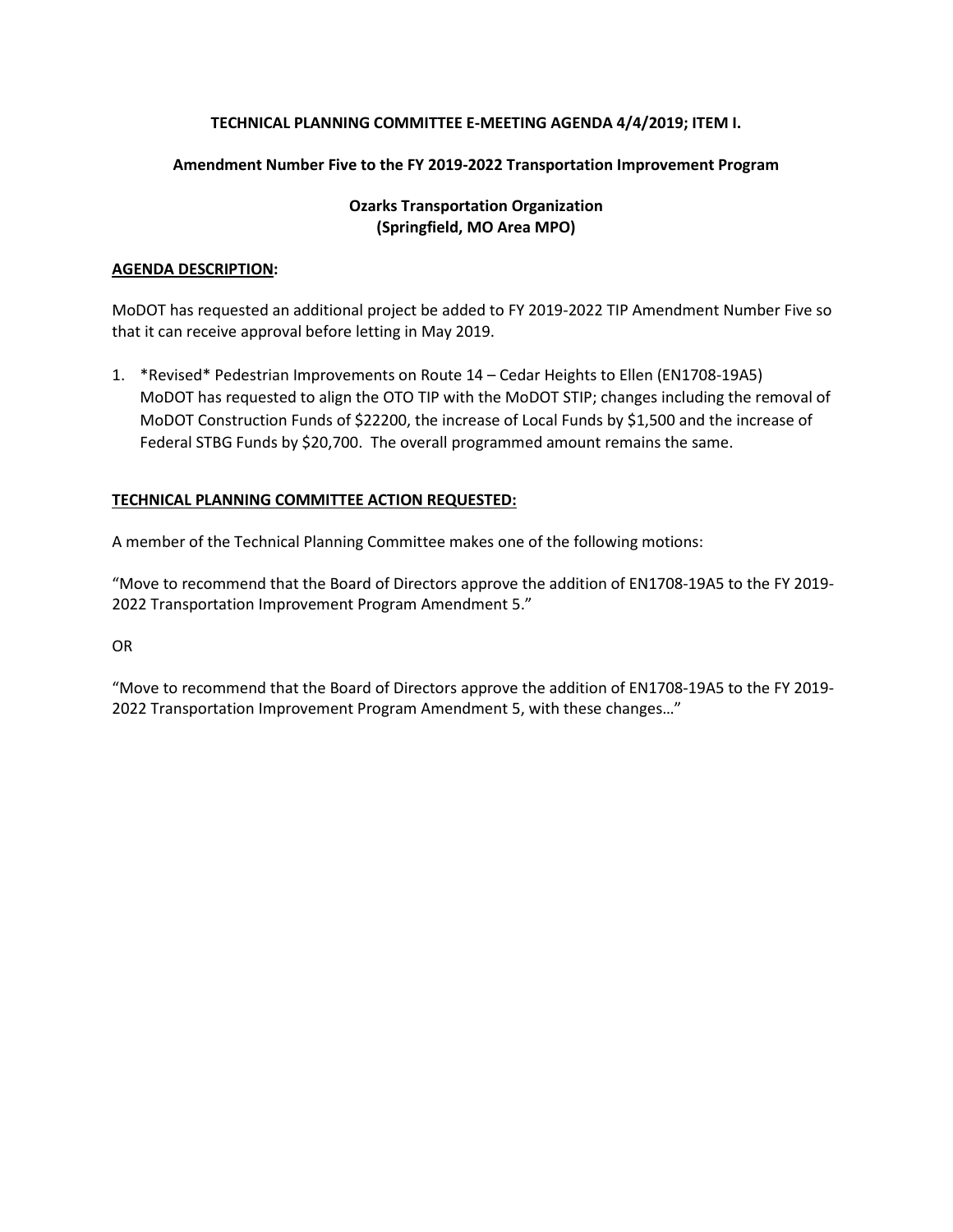

# **Transportation Improvement Program - FY 2019-2022**

Project Detail by Section and Project Number with Map

## **E) Bicycle & Pedestrian Section**

#### **TIP # EN1708-19A5** PEDESTRIAN IMPROVEMENTS ON ROUTE 14 - CEDAR HEIGHTS TO ELLEN

| Route                                | Rte. 14             |              |                                                                 |
|--------------------------------------|---------------------|--------------|-----------------------------------------------------------------|
| <b>From</b>                          | Cedar Heights Drive |              |                                                                 |
| Τo                                   | Ellen Avenue        |              |                                                                 |
| Location                             |                     | City of Nixa |                                                                 |
| <b>Federal Agency</b>                |                     | <b>FHWA</b>  |                                                                 |
| <b>Project Sponsor</b>               |                     | MoDOT        |                                                                 |
| <b>Federal Funding Category STBG</b> |                     |              |                                                                 |
|                                      |                     |              | <b>MoDOT Funding Category</b> Major Projects and Emerging Needs |
| <b>Bike/Ped Plan?</b>                | Yes                 | EJ?          | Yes                                                             |
| STIP#                                | 8P3104              |              |                                                                 |
| Federal ID#                          | S601065             |              |                                                                 |



## **Project Description**

| Location                                                     |               | City of Nixa |                                                                                                     |               |              | W Tracker Rd  | Fremor         |
|--------------------------------------------------------------|---------------|--------------|-----------------------------------------------------------------------------------------------------|---------------|--------------|---------------|----------------|
| <b>Federal Agency</b>                                        |               | <b>FHWA</b>  |                                                                                                     |               |              |               |                |
| <b>Project Sponsor</b>                                       |               | MoDOT        |                                                                                                     |               |              | Nix a         |                |
| Federal Funding Category STBG                                |               |              |                                                                                                     |               | <b>Whity</b> |               | E Mt Vernon ST |
| MoDOT Funding Category Major Projects and Emerging Needs     |               |              |                                                                                                     |               |              |               |                |
| <b>Bike/Ped Plan?</b>                                        | Yes           | EJ?          | Yes                                                                                                 |               |              |               |                |
| STIP#                                                        | 8P3104        |              |                                                                                                     |               |              |               |                |
| Federal ID#                                                  | S601065       |              |                                                                                                     |               |              |               |                |
| <b>Project Description</b><br>Drive to Ellen Avenue in Nixa. |               |              | Sidewalk additions and other pedestrian features on Mt. Vernon Street (Route 14) from Cedar Heights |               |              |               |                |
| <b>Fund Code</b>                                             | <b>Source</b> | <b>Phase</b> | FY2019                                                                                              | <b>FY2020</b> | FY2021       | <b>FY2022</b> | <b>Total</b>   |
| FHWA (STBG)                                                  | Federal       | <b>ENG</b>   | \$68,000                                                                                            | \$0           | \$0          | \$0           | \$68,000       |
| MoDOT                                                        | State         | <b>ENG</b>   | \$17,000                                                                                            | \$0           | \$0          | \$0           | \$17,000       |
| FHWA (STBG)                                                  | Federal       | CON          | \$109,500                                                                                           | \$0           | \$0          | \$0           | \$109,500      |
| FHWA (STBG-U)                                                | Federal       | CON          | \$100,286                                                                                           | \$0           | \$0          | \$0           | \$100,286      |
| <b>LOCAL</b>                                                 | Local         | CON          | \$173,214                                                                                           | \$0           | \$0          | \$0           | \$173,214      |
| <b>Totals</b>                                                |               |              | \$468,000                                                                                           | \$0           | \$0          | \$0           | \$468,000      |
|                                                              |               |              |                                                                                                     |               |              |               |                |
|                                                              |               |              |                                                                                                     |               |              |               |                |
|                                                              |               |              |                                                                                                     |               |              |               |                |

### **Notes**

| Non-Federal Funding Source: State Transportation Revenues and City of Nixa | <b>Prior Cost</b>  | \$76,000  |
|----------------------------------------------------------------------------|--------------------|-----------|
| Cost Share                                                                 | <b>Future Cost</b> | \$0       |
| FYI: \$100,286 Nixa STBG-Urban (Payback 9900854/9900859)                   | <b>Total Cost</b>  | \$544,000 |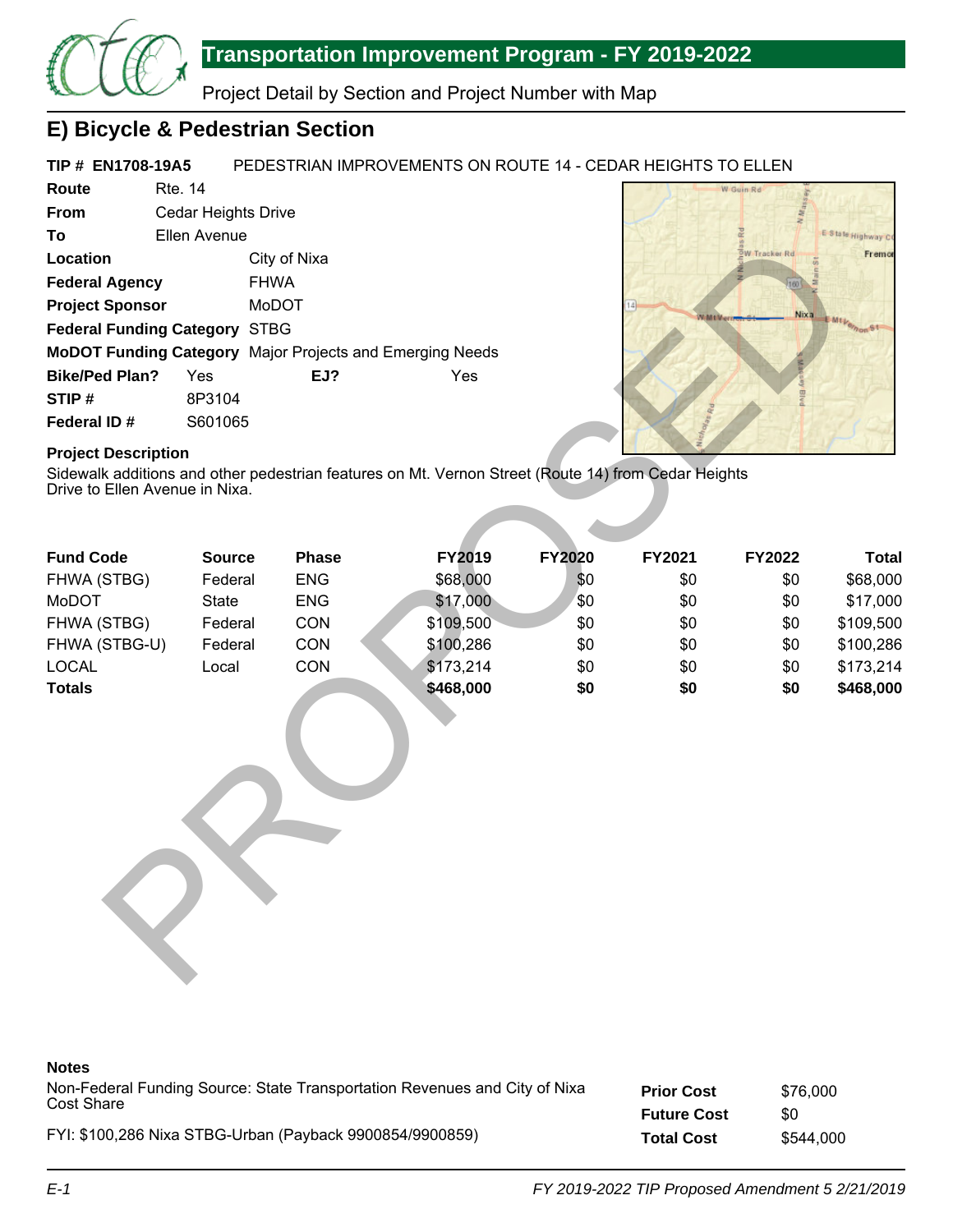

## **Transportation Improvement Program - FY 2019-2022**

Project Detail by Section and Project Number with Map

## **E) Bicycle & Pedestrian Section**

#### **TIP # EN1708-19A2** PEDESTRIAN IMPROVEMENTS ON ROUTE 14 - CEDAR HEIGHTS TO ELLEN

| Route                                | <b>Rte. 14</b>      |                                                          |     |
|--------------------------------------|---------------------|----------------------------------------------------------|-----|
| <b>From</b>                          | Cedar Heights Drive |                                                          |     |
| Τo                                   | Ellen Avenue        |                                                          |     |
| Location                             |                     | City of Nixa                                             |     |
| <b>Federal Agency</b>                |                     | <b>FHWA</b>                                              |     |
| <b>Project Sponsor</b>               |                     | MoDOT                                                    |     |
| <b>Federal Funding Category STBG</b> |                     |                                                          |     |
|                                      |                     | MoDOT Funding Category Major Projects and Emerging Needs |     |
| <b>Bike/Ped Plan?</b>                | Yes                 | EJ?                                                      | Yes |
| STIP#                                | 8P3104              |                                                          |     |
| Federal ID#                          | S601065             |                                                          |     |



## **Project Description**

| Location                                                     |               | City of Nixa |                                                                                                     |               |        | W Tracker Rd | Fremor         |
|--------------------------------------------------------------|---------------|--------------|-----------------------------------------------------------------------------------------------------|---------------|--------|--------------|----------------|
| <b>Federal Agency</b>                                        |               | <b>FHWA</b>  |                                                                                                     |               |        | 160          |                |
| <b>Project Sponsor</b>                                       |               | MoDOT        |                                                                                                     |               |        | Nixa         |                |
| <b>Federal Funding Category STBG</b>                         |               |              |                                                                                                     |               |        |              | E Mt Vernon St |
|                                                              |               |              | MoDOT Funding Category Major Projects and Emerging Needs                                            |               |        |              |                |
| <b>Bike/Ped Plan?</b>                                        | Yes           | EJ?          | Yes                                                                                                 |               |        |              |                |
| STIP#                                                        | 8P3104        |              |                                                                                                     |               |        |              |                |
| Federal ID#                                                  | S601065       |              |                                                                                                     |               |        |              |                |
| <b>Project Description</b><br>Drive to Ellen Avenue in Nixa. |               |              | Sidewalk additions and other pedestrian features on Mt. Vernon Street (Route 14) from Cedar Heights |               |        |              |                |
| <b>Fund Code</b>                                             | <b>Source</b> | Phase        | FY2019                                                                                              | <b>FY2020</b> | FY2021 | FY2022       | <b>Total</b>   |
| FHWA (STBG)                                                  | Federal       | <b>ENG</b>   | \$68,000                                                                                            | \$0\$         | \$0    | \$0          | \$68,000       |
| MoDOT                                                        | State         | <b>ENG</b>   | \$17,000                                                                                            | \$0           | \$0    | \$0          | \$17,000       |
| FHWA (STBG)                                                  | Federal       | CON          | \$88,800                                                                                            | \$0           | \$0    | \$0          | \$88,800       |
| FHWA (STBG-U)                                                | Federal       | CON          | \$100,286                                                                                           | \$0           | \$0    | \$0          | \$100,286      |
| <b>LOCAL</b>                                                 | Local         | <b>CON</b>   | \$171,714                                                                                           | \$0           | \$0    | \$0          | \$171,714      |
| MoDOT                                                        | State         | CON.         | \$22,200                                                                                            | \$0           | \$0    | \$0          | \$22,200       |
| <b>Totals</b>                                                |               |              | \$468,000                                                                                           | \$0           | \$0    | \$0          | \$468,000      |
|                                                              |               |              |                                                                                                     |               |        |              |                |

### **Notes**

**Prior Cost Future Cost** Non-Federal Funding Source: State Transportation Revenues and City of Nixa Cost Share \$76,000 \$0

FYI: \$100,286 Nixa STBG-Urban (Payback 9900854/9900859)

**Total Cost** \$544,000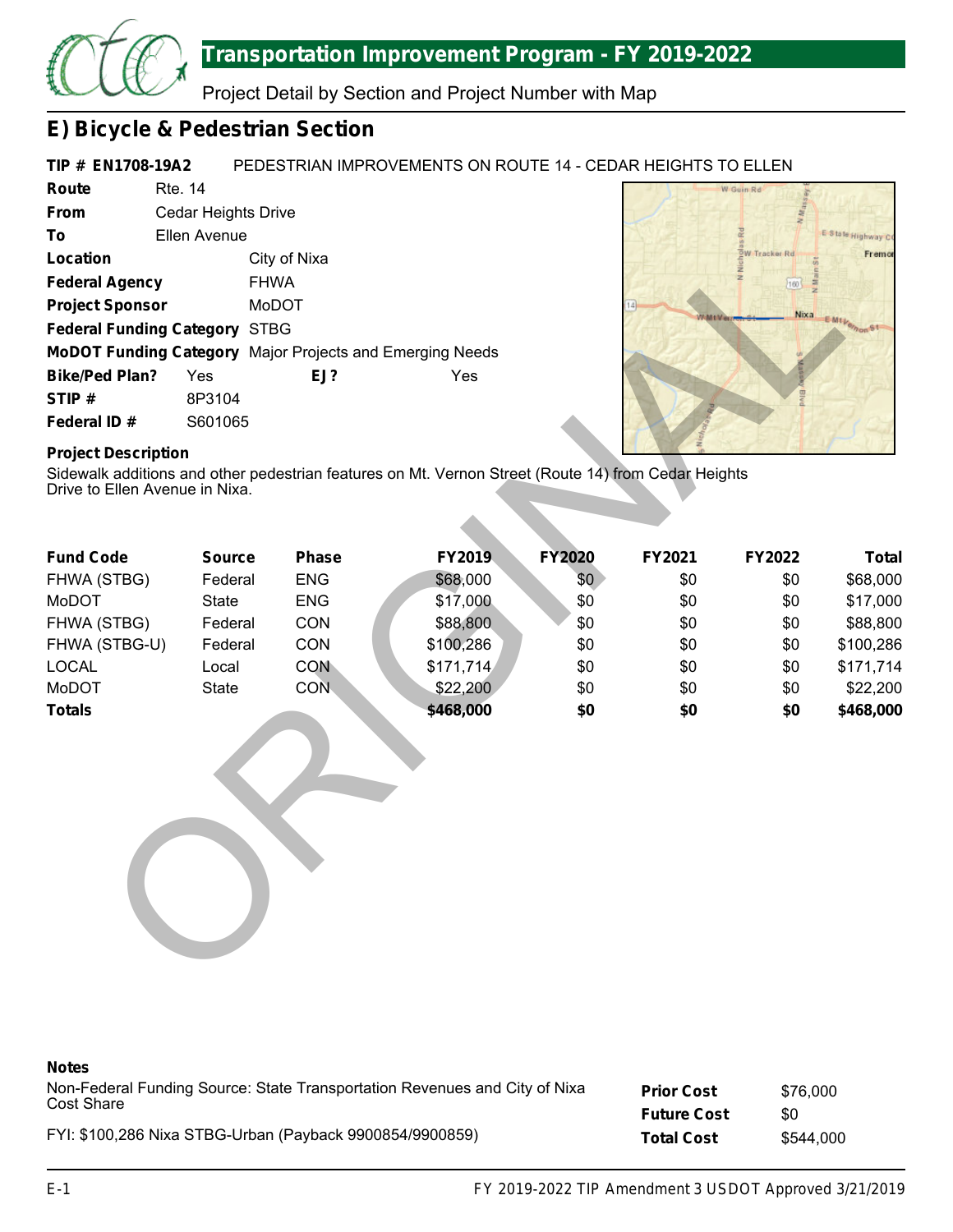## **FINANCIAL SUMMARY**

## **Bicycle & Pedestrian**

#### **YEARLY SUMMARY**

|                    |           | <b>Federal</b>                           |           | Local              | <b>State</b> |              |              |
|--------------------|-----------|------------------------------------------|-----------|--------------------|--------------|--------------|--------------|
| <b>PROJECT</b>     |           | FHWA (TAP)   FHWA (STBG-U)   FHWA (STAP) |           | <b>FHWA (STBG)</b> | <b>LOCAL</b> | <b>MoDOT</b> | <b>TOTAL</b> |
| 2019               |           |                                          |           |                    |              |              |              |
| EN1513             | \$0       | \$488,494                                | \$0       | \$0                | \$122,122    | \$0          | \$610,616    |
| EN1705             | \$0       | \$0                                      | \$300,000 | \$581,600          | \$0          | \$220,400    | \$1,102,000  |
| EN1706             | \$0       | \$0                                      | \$0       | \$8,800            | \$0          | \$2,200      | \$11,000     |
| <b>EN1708-19A5</b> | \$0       | \$100,286                                | \$0       | \$177,500          | \$173,214    | \$17,000     | \$468,000    |
| EN1801-18          | \$0       | \$0                                      | \$0       | \$120,800          | \$0          | \$30,200     | \$151,000    |
| EN1802-18          | \$0       | \$0                                      | \$0       | \$24,000           | \$0          | \$6,000      | \$30,000     |
| EN1803-18A3        | \$0       | \$2,000,000                              | \$0       | \$0                | \$500,000    | \$0          | \$2,500,000  |
| EN1901-19          | \$0       | \$0                                      | \$0       | \$104,000          | \$0          | \$26,000     | \$130,000    |
| EN1902-19A2        | \$265,075 | \$0                                      | \$0       | \$0                | \$66,269     | \$0          | \$331,344    |
| EN1903-19A2        | \$207,439 | \$0                                      | \$0       | \$0                | \$42,060     | \$0          | \$249,499    |
| EN1904-19A3        | \$28,000  | \$0                                      | \$0       | \$0                | \$7,000      | \$0          | \$35,000     |
| EN1905-19A3        | \$0       | \$53,600                                 | \$0       | \$0                | \$13,400     | \$0          | \$67,000     |
| EN1906-19A3        | \$0       | \$17,570                                 | \$0       | \$0                | \$4,392      | \$0          | \$21,962     |
| EN1907-19A3        | \$13,049  | \$0                                      | \$0       | \$0                | \$3,262      | \$0          | \$16,311     |
| EN1908-19A3        | \$27,766  | \$0                                      | \$0       | \$0                | \$6,941      | \$0          | \$34,707     |
| EN1909-19A3        | \$0       | \$183,365                                | \$0       | \$0                | \$45,841     | \$0          | \$229,206    |
| EN1912-19A3        | \$85,911  | \$0                                      | \$0       | \$0                | \$21,478     | \$0          | \$107,389    |
| EN1913-19A3        | \$0       | \$110,869                                | \$0       | \$0                | \$27,717     | \$0          | \$138,586    |
| EN1914-19A5        | \$0       | \$0                                      | \$0       | \$31,200           | \$0          | \$7,800      | \$39,000     |
| <b>SUBTOTAL</b>    | \$627,240 | \$2,954,184                              | \$300,000 | \$1,047,900        | \$1,033,696  | \$309,600    | \$6,272,620  |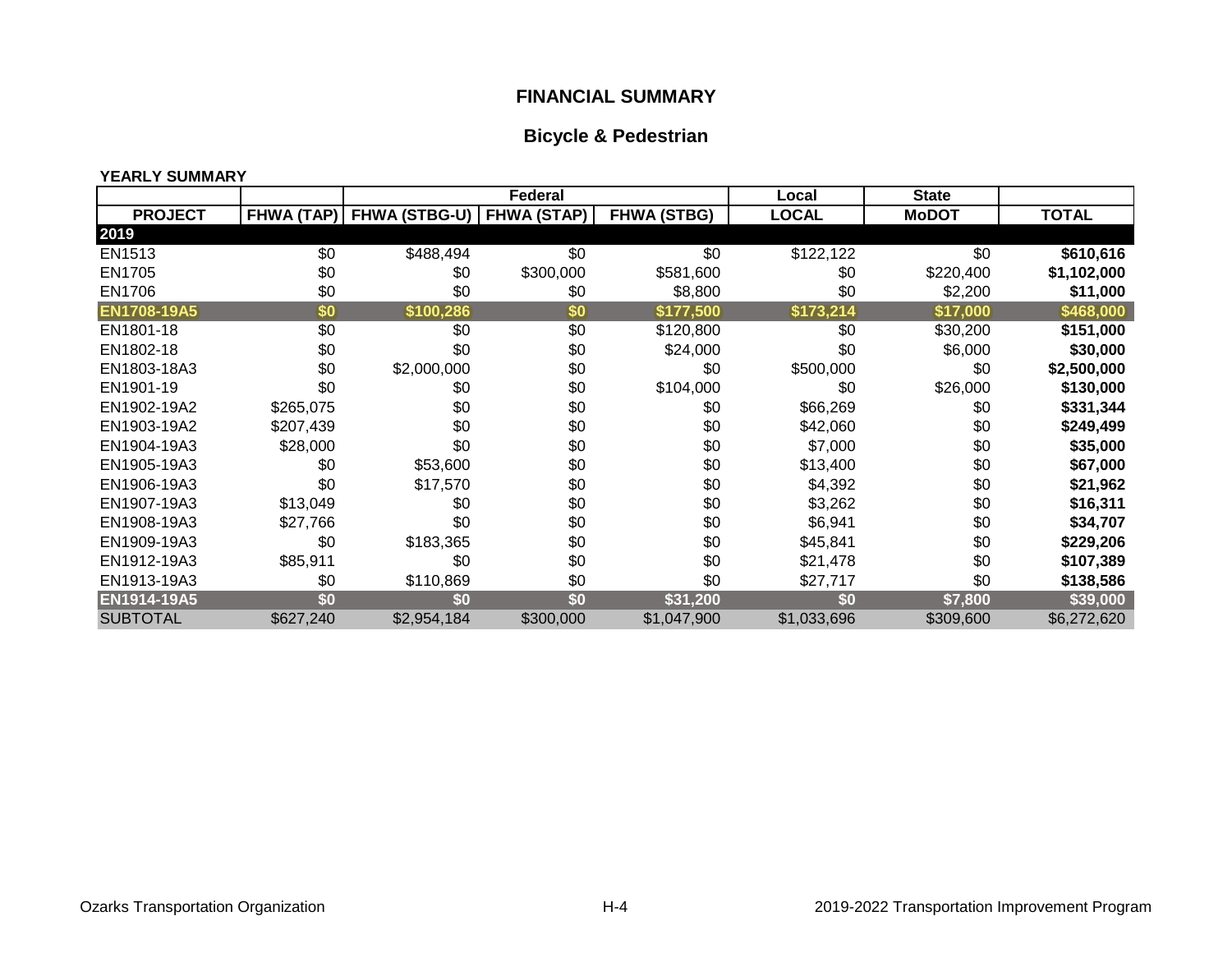## **FINANCIAL SUMMARY**

## **Bicycle & Pedestrian**

#### **YEARLY SUMMARY**

|                    |             | <b>Federal</b>                           |                  | Local              | <b>State</b> |              |              |
|--------------------|-------------|------------------------------------------|------------------|--------------------|--------------|--------------|--------------|
| <b>PROJECT</b>     |             | FHWA (TAP)   FHWA (STBG-U)   FHWA (STAP) |                  | <b>FHWA (STBG)</b> | <b>LOCAL</b> | <b>MoDOT</b> | <b>TOTAL</b> |
| 2020               |             |                                          |                  |                    |              |              |              |
| EN1706             | \$0         | \$0                                      | \$0              | \$8,000            | \$0          | \$2,000      | \$10,000     |
| EN1801-18          | \$0         | \$0                                      | \$264,000        | \$509,600          | \$0          | \$193,400    | \$967,000    |
| EN1802-18          | \$0         | \$0                                      | \$0              | \$271,200          | \$0          | \$67,800     | \$339,000    |
| EN1901-19          | \$0         | \$0                                      | \$0              | \$272,000          | \$0          | \$68,000     | \$340,000    |
| EN2001-18          | \$0         | \$132,160                                | \$0              | \$0                | \$33,040     | \$0          | \$165,200    |
| EN1904-19A3        | \$272,000   | \$0                                      | \$0              | \$0                | \$68,000     | \$0          | \$340,000    |
| EN1905-19A3        | \$0         | \$324,014                                | \$0              | \$0                | \$81,004     | \$0          | \$405,018    |
| EN1906-19A3        | \$0         | \$187,990                                | \$0              | \$0                | \$46,998     | \$0          | \$234,988    |
| En1907-19A3        | \$139,621   | \$0                                      | \$0              | \$0                | \$34,906     | \$0          | \$174,527    |
| EN1908-19A3        | \$297,093   | \$0                                      | \$0              | \$0                | \$74,274     | \$0          | \$371,367    |
| EN1910-19A3        | \$0         | \$146,098                                | \$0              | \$0                | \$36,524     | \$0          | \$182,622    |
| EN1911-19A3        | \$72,708    | \$0                                      | \$0              | \$0                | \$18,177     | \$0          | \$90,885     |
| EN1914-19A5        | \$0         | \$0                                      | $\overline{\$0}$ | \$30,400           | \$0          | \$7,600      | \$38,000     |
| <b>SUBTOTAL</b>    | \$781,422   | \$790,262                                | \$264,000        | \$1,091,200        | \$392,923    | \$338,800    | \$3,658,607  |
|                    |             |                                          |                  |                    |              |              |              |
| 2021               |             |                                          |                  |                    |              |              |              |
| <b>EN1706</b>      | \$0         | \$0                                      | \$0              | \$8,000            | \$0          | \$2,000      | \$10,000     |
| EN1802-18          | \$0         | \$0                                      | \$0              | \$1,283,200        | \$0          | \$320,800    | \$1,604,000  |
| EN1901-19          | \$0         | \$0                                      | \$313,000        | \$1,137,400        | \$0          | \$362,600    | \$1,813,000  |
| EN2101-18          | \$0         | \$53,760                                 | \$0              | \$0                | \$13,440     | \$0          | \$67,200     |
| EN2102-18          | \$0         | \$74,368                                 | \$0              | \$0                | \$18,592     | \$0          | \$92,960     |
| <b>SUBTOTAL</b>    | \$0         | \$128,128                                | \$313,000        | \$2,428,600        | \$32,032     | \$685,400    | \$3,587,160  |
|                    |             |                                          |                  |                    |              |              |              |
| 2022               |             |                                          |                  |                    |              |              |              |
| EN2201-19          | \$0         | \$0                                      | \$276,800        | \$0                | \$0          | \$69,200     | \$346,000    |
| <b>SUBTOTAL</b>    | \$0         | \$0                                      | \$276,800        | \$0                | \$0          | \$69,200     | \$346,000    |
| <b>GRAND TOTAL</b> | \$1,408,662 | \$3,872,574                              | \$1,153,800      | \$4,567,700        | \$1,458,651  | \$1,403,000  | \$13,864,387 |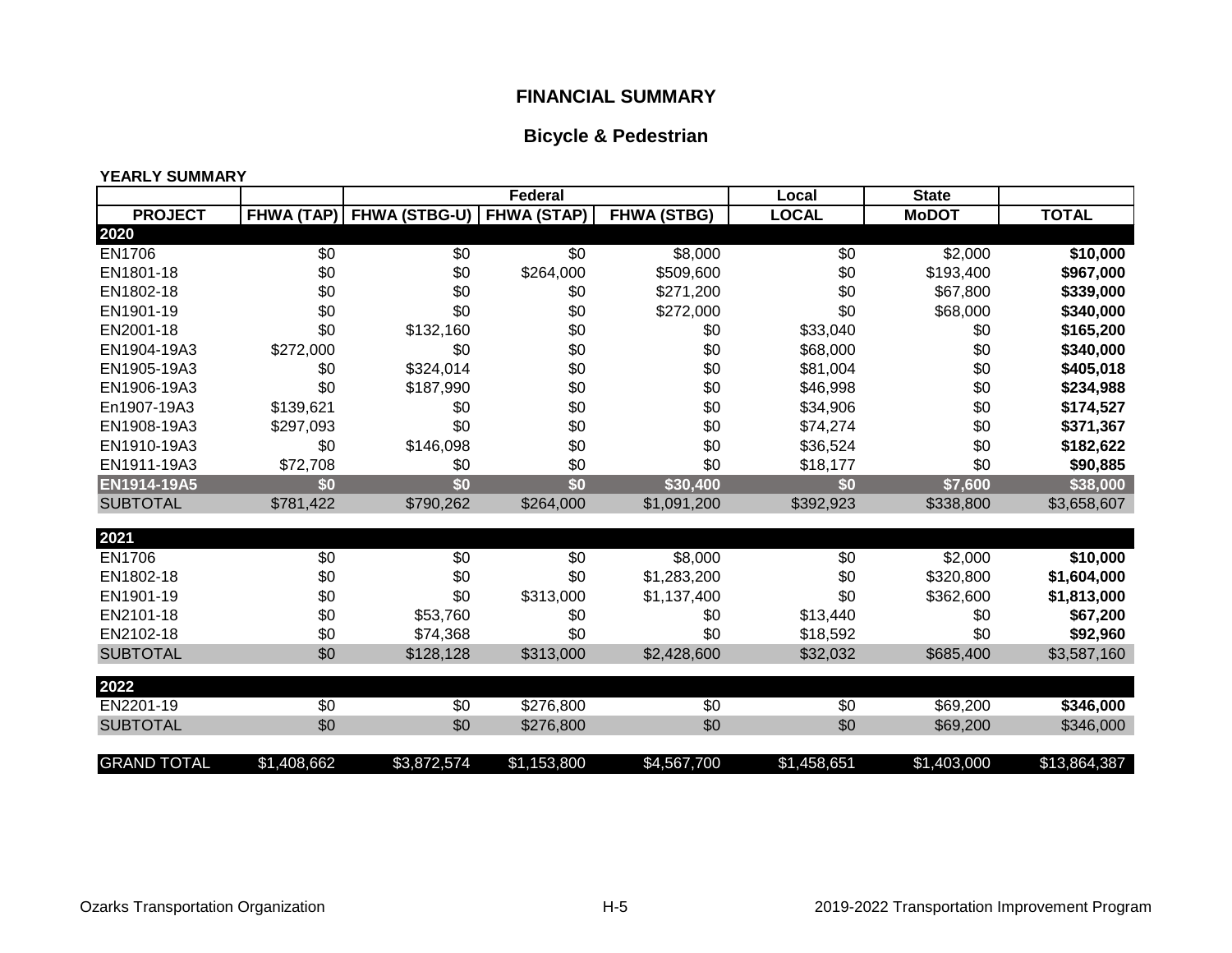## **FINANCIAL CONSTRAINT**

## **Bicycle & Pedestrian**

|                          |                                     | <b>Federal (FHWA)</b> |                  |                       |                      |                |                  |
|--------------------------|-------------------------------------|-----------------------|------------------|-----------------------|----------------------|----------------|------------------|
|                          | <b>STBG-U</b><br>TAP<br><b>STBG</b> |                       | <b>STAP</b>      | <b>MoDOT</b><br>Local |                      | <b>TOTAL</b>   |                  |
| <b>PRIOR YEAR</b>        |                                     |                       |                  |                       |                      |                |                  |
| <b>Balance</b>           | \$<br>4,002,574                     | \$<br>624,281         | N/A              | $N/A$ $\sqrt{S}$      |                      | \$             | \$<br>4,626,855  |
| FY 2019                  |                                     |                       |                  |                       |                      |                |                  |
| <b>Funds Anticipated</b> | *See note below                     | \$<br>438,053         | \$1,047,900.00   | \$300,000.00          | 1,033,696<br>\$      | \$<br>309,600  | 3,129,249<br>\$  |
| <b>Funds Programmed</b>  | (\$2,954,184.00)                    | $(\$627,240)$         | (\$1,047,900.00) | (\$300,000.00"        | ,033,696.00)<br>(\$1 | (\$309,600.00) | (\$6,272,620.00) |
| <b>Running Balance</b>   | \$1,048,390.00                      | \$435,094.24          | \$0.00           | \$0.00                | \$0.00               | \$0.00         | \$1,483,484.24   |
| FY 2020                  |                                     |                       |                  |                       |                      |                |                  |
| <b>Funds Anticipated</b> | *See note below                     | \$446,814.00          | \$1,091,200.00   | \$264,000.00          | \$392,923.00         | \$338,800.00   | \$2,533,737.00   |
| <b>Funds Programmed</b>  | (\$790,262.00)                      | (781, 422.00)         | (\$1,091,200.00  | (\$264,000.00)        | (\$392,923.00)       | (\$338,800.00) | (\$3,658,607.00) |
| <b>Running Balance</b>   | \$258,128.00                        | \$100,486.24          | \$0.00           | \$0.00                | \$0.00               | \$0.00         | \$358,614.24     |
| FY 2021                  |                                     |                       |                  |                       |                      |                |                  |
| <b>Funds Anticipated</b> | *See note below                     | \$455,750.00          | \$2,428,600.00   | \$313,000.00          | \$32,032.00          | \$685,400.00   | \$3,914,782.00   |
| <b>Funds Programmed</b>  | (\$128,128.00)                      | - \$                  | (\$2,428,600.00) | (\$313,000.00)        | (\$32,032.00)        | (\$685,400.00) | (\$3,587,160.00) |
| <b>Running Balance</b>   | \$130,000.00                        | \$556,236.24          | \$0.00           | \$0.00                | \$0.00               | \$0.00         | \$686,236.24     |
| FY 2022                  |                                     |                       |                  |                       |                      |                |                  |
| <b>Funds Anticipated</b> | *See note below                     | \$464,865.00          | \$0.00           | \$276,800.00          | \$0.00               | \$69,200.00    | \$810,865.00     |
| <b>Funds Programmed</b>  |                                     |                       | S                | (\$276,800.00)        |                      | (\$69,200.00)  | (\$346,000.00)   |
| <b>Running Balance</b>   | \$130,000.00                        | \$1,021,101.24        | \$0.00           | \$0.00                | \$0.00               | \$0.00         | \$1,151,101.24   |

\* STBG-Urban funds are available for use on both Bicycle/Pedestrian Projects and Roadway projects. Their distribution between these types of projects is not determined ahead of their programming by project. To see the entire amount of funding available for STBG-Urban, please visit page H-viii, Table H.2 or page H-10. STBG and STAP funding are statewide funding, with programming selected by MoDOT in consultation with OTO.